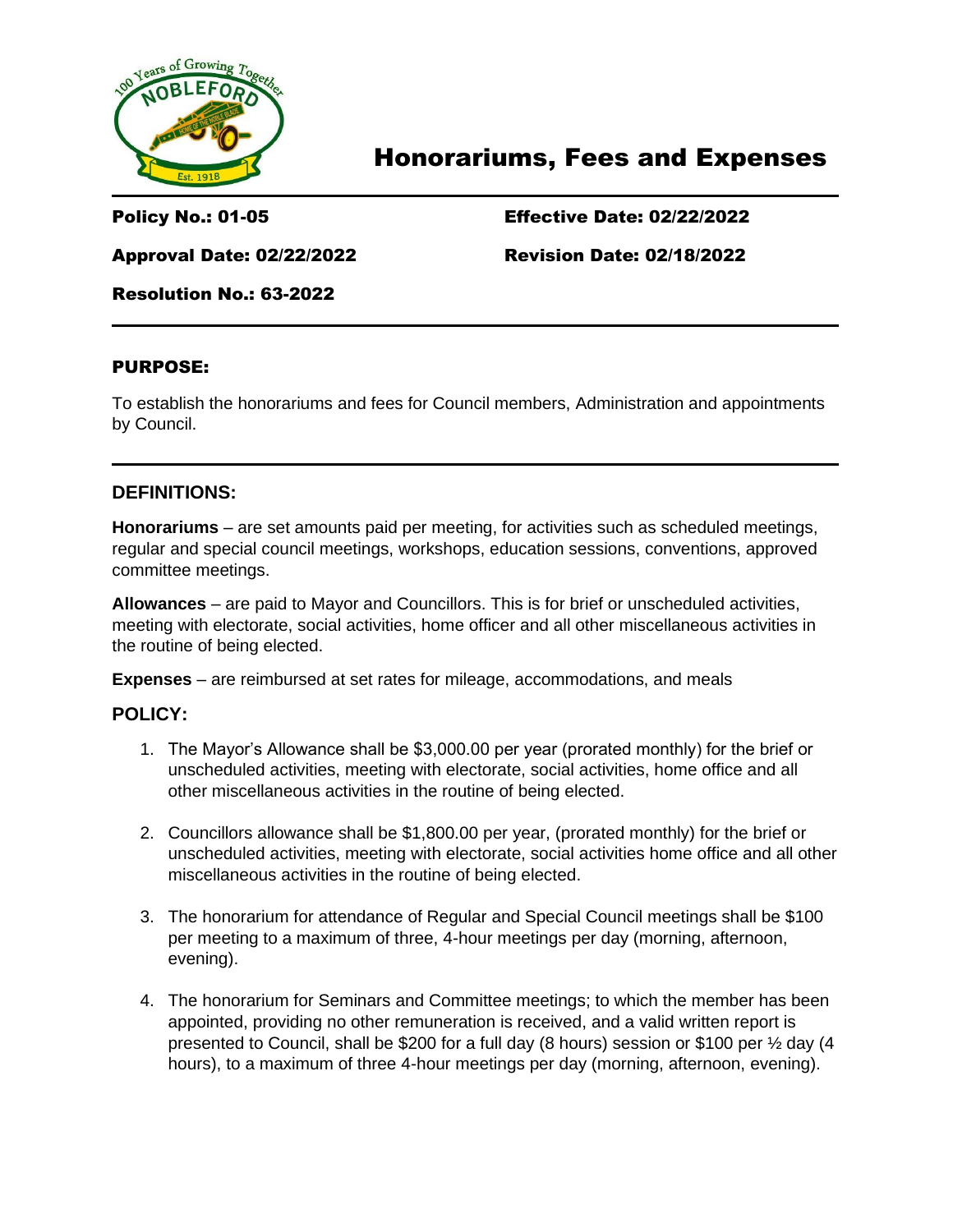- 5. Anyone appointed by Council, receiving remuneration, honorarium or expenses, shall provide valid written reports to the CAO for presentation to Council.
- 6. In the event that special circumstances occur, Council shall decide on the matter prior to the event, or where short notice may occur, immediately after.
- 7. Expense records claims shall be presented to CAO, and then reviewed with Mayor, amended if required and payment made, then presented to Council for ratification in APR.
- 8. Cancellation fees applicable to workshops, conventions, special events shall be paid by each individual Councillor. Councillor may appeal to Council.
- 9. In the event of dispute over honorariums, fees or expenses, the matter shall be taken up with the Mayor and C.A.O., if not resolved it shall be taken to council.
- 10. Councillors will remit expense forms on the 15<sup>th</sup> of March, June, September and December.

#### **Council Remuneration Rates:**

| Mayor's Annual allowance                                                           | \$3,000.00                                          |
|------------------------------------------------------------------------------------|-----------------------------------------------------|
| <b>Councillors Annual allowance</b>                                                | \$1,800.00                                          |
| Council and committee meetings                                                     | \$100.00                                            |
| Per Diem, full day                                                                 | \$200.00                                            |
| Per Diem, part day                                                                 | \$100.00                                            |
| <b>Travel rate</b>                                                                 | As per the federal mileage rates (\$0.59 in<br>2021 |
| Subsistence rate<br>(includes lodging, meals, parking and all<br>related expenses) | \$300.00/day<br>\$150.00/half-day                   |

#### Policy History:

Revision Approved by Council #63-2022 02-22-2022 02-22-2022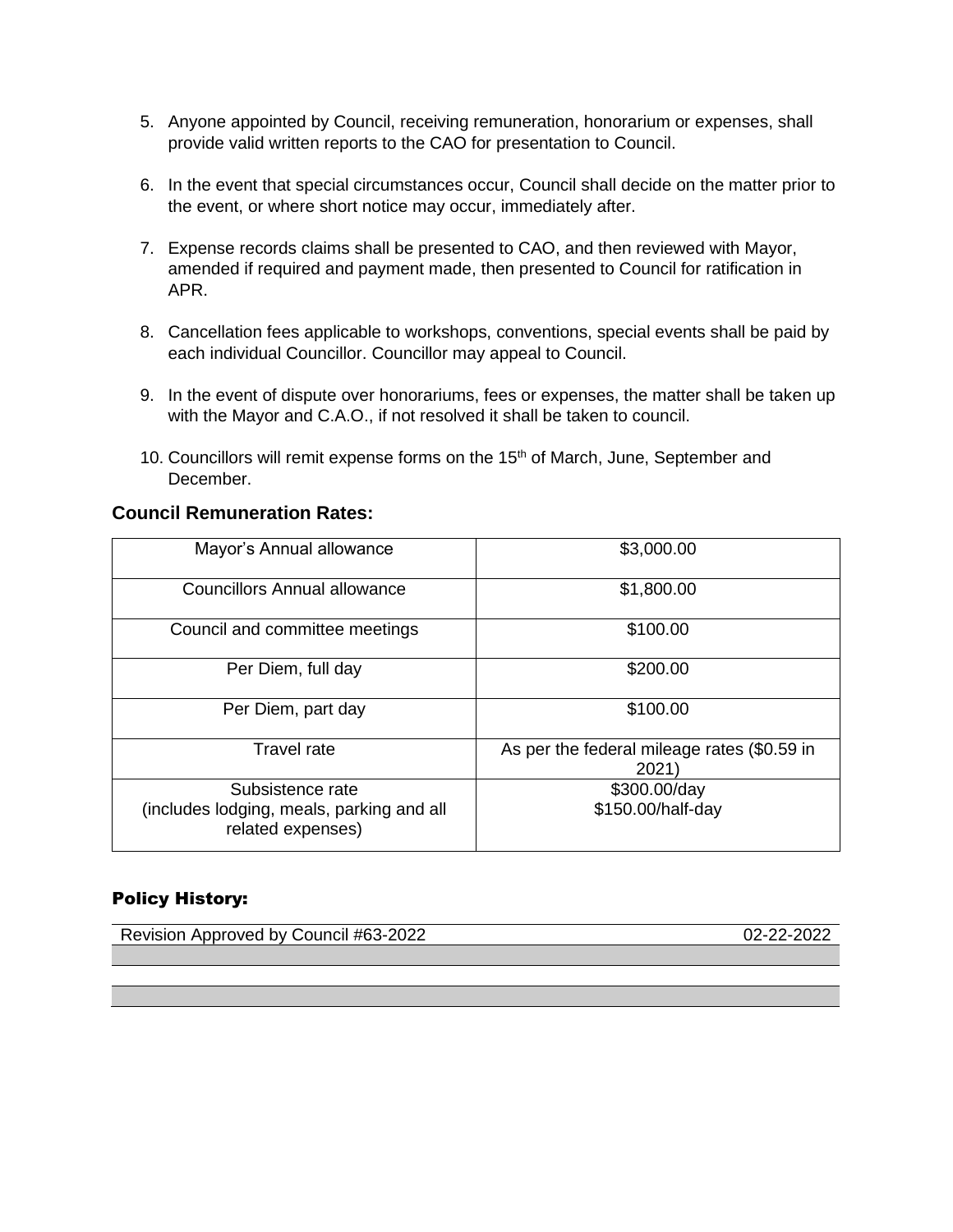### **Schedule A**

# **2021/2022 Council Appointed Committees**

| <b>Committee</b>                                                                   | <b>Appointee</b>                                                              | <b>Per Diem</b><br>Paid (to<br><b>Council</b><br><b>Member</b> | <b>Per Diem Paid</b><br>by Whom?                     | <b>Mileage Paid?</b><br>(By Whom?) | Is top up<br>allowed Per<br>Diem/Mileage?<br>By Whom? | Per Diem vs.<br>Honorarium |   | How often<br>does  |
|------------------------------------------------------------------------------------|-------------------------------------------------------------------------------|----------------------------------------------------------------|------------------------------------------------------|------------------------------------|-------------------------------------------------------|----------------------------|---|--------------------|
|                                                                                    |                                                                               |                                                                |                                                      |                                    |                                                       | <b>PD</b>                  | H | committee<br>meet? |
|                                                                                    |                                                                               |                                                                |                                                      |                                    |                                                       |                            |   |                    |
| <b>Oldman River</b><br><b>Regional Service</b><br>Commission                       | Deputy Mayor de<br>Leeuw<br>Alt. Councillor<br>Mans                           | As per<br>Town<br>Policy                                       | Town                                                 | $0.59$ /km<br>Town                 | N/A                                                   | $\sf X$                    |   |                    |
| Subdivision &<br>Development<br><b>Appeal Board</b>                                | Mayor<br>Oudshoorn                                                            | As per<br>Committee                                            | Oldman<br>Rover<br>Regional<br>Service<br>Commission | As per<br>Committee                | N/A                                                   | $\sf X$                    |   |                    |
| Assessment<br><b>Review Board</b>                                                  | Councillor<br><b>Boeder</b>                                                   | As per<br>Committee                                            | Oldman<br>Rover<br>Regional<br>Service<br>Commission | As per<br>Committee                | N/A                                                   | $\sf X$                    |   |                    |
| Municipal<br>Planning<br>Commission                                                | <b>Councillor Mans</b><br>Councillor<br>Jensen<br>Councillor<br><b>Boeder</b> | As per<br>Town<br>policy                                       | Town                                                 | N/A                                | N/A                                                   | X                          |   |                    |
| Lethbridge<br><b>Regional Waste</b><br>Management<br><b>Services</b><br>Commission | Mayor<br>Oudshoorn<br>Deputy Mayor de<br>Leeuw                                | As per<br>Committee                                            | Lethbridge<br>Regional<br>Waste<br>Management        | As per<br>Committee                | N/A                                                   | $\times$                   |   |                    |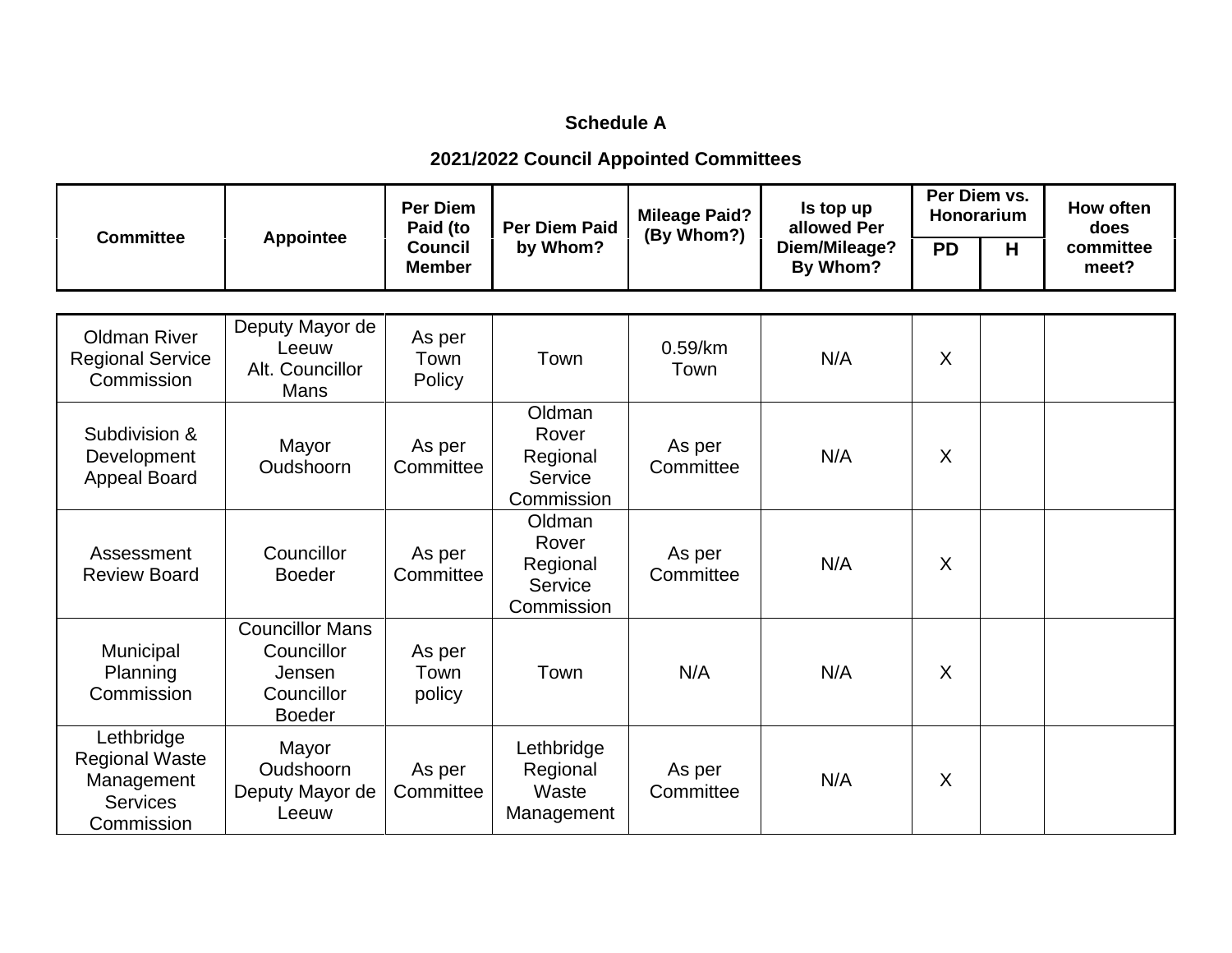|                                                                                    |                                                                             |                          | <b>Services</b><br>Commission                                                         |                     |     |         |  |
|------------------------------------------------------------------------------------|-----------------------------------------------------------------------------|--------------------------|---------------------------------------------------------------------------------------|---------------------|-----|---------|--|
| Community<br><b>Futures</b>                                                        | <b>Councillor Mans</b>                                                      | As per<br>Town<br>policy | Town                                                                                  | $0.59$ /km<br>Town  | N/A | $\sf X$ |  |
| Emergency<br><b>Services</b><br>Committee                                          | Deputy Mayor de<br>Leeuw<br>Councillor<br><b>Boeder</b>                     | As per<br>Town<br>policy | Town                                                                                  | N/A                 | N/A | $\sf X$ |  |
| Barons-Eureka-<br><b>Warner Family</b><br>and Community<br><b>Support Services</b> | Councillor<br>Jensen                                                        | As per<br>Committee      | Barons-<br>Eureka-<br>Warner<br>Family and<br>Community<br>Support<br><b>Services</b> | As per<br>Committee | N/A | $\sf X$ |  |
| <b>Financial Audit</b><br>Committee                                                | <b>All Council</b>                                                          | As per<br>Town<br>policy | Town                                                                                  | N/A                 | N/A | $\sf X$ |  |
| Human<br>Resources &<br>Negotiating<br>Committee<br>(CUPE)                         | Mayor<br>Oudshoorn<br><b>Councillor Mans</b><br>Councillor<br><b>Boeder</b> | As per<br>Town<br>policy | Town                                                                                  | $0.59$ /km<br>Town  | N/A | $\sf X$ |  |
| Southgrow                                                                          | <b>Councillor Mans</b>                                                      | As per<br>Town<br>policy | Town                                                                                  | $0.59$ /km<br>Town  | N/A | $\sf X$ |  |
| Inter Municipal<br>Development<br>Committee                                        | Mayor<br>Oudshoorn<br>Deputy Mayor de<br>Leeuw                              | As per<br>Town<br>policy | Town                                                                                  | $0.59$ /km<br>Town  | N/A | $\sf X$ |  |